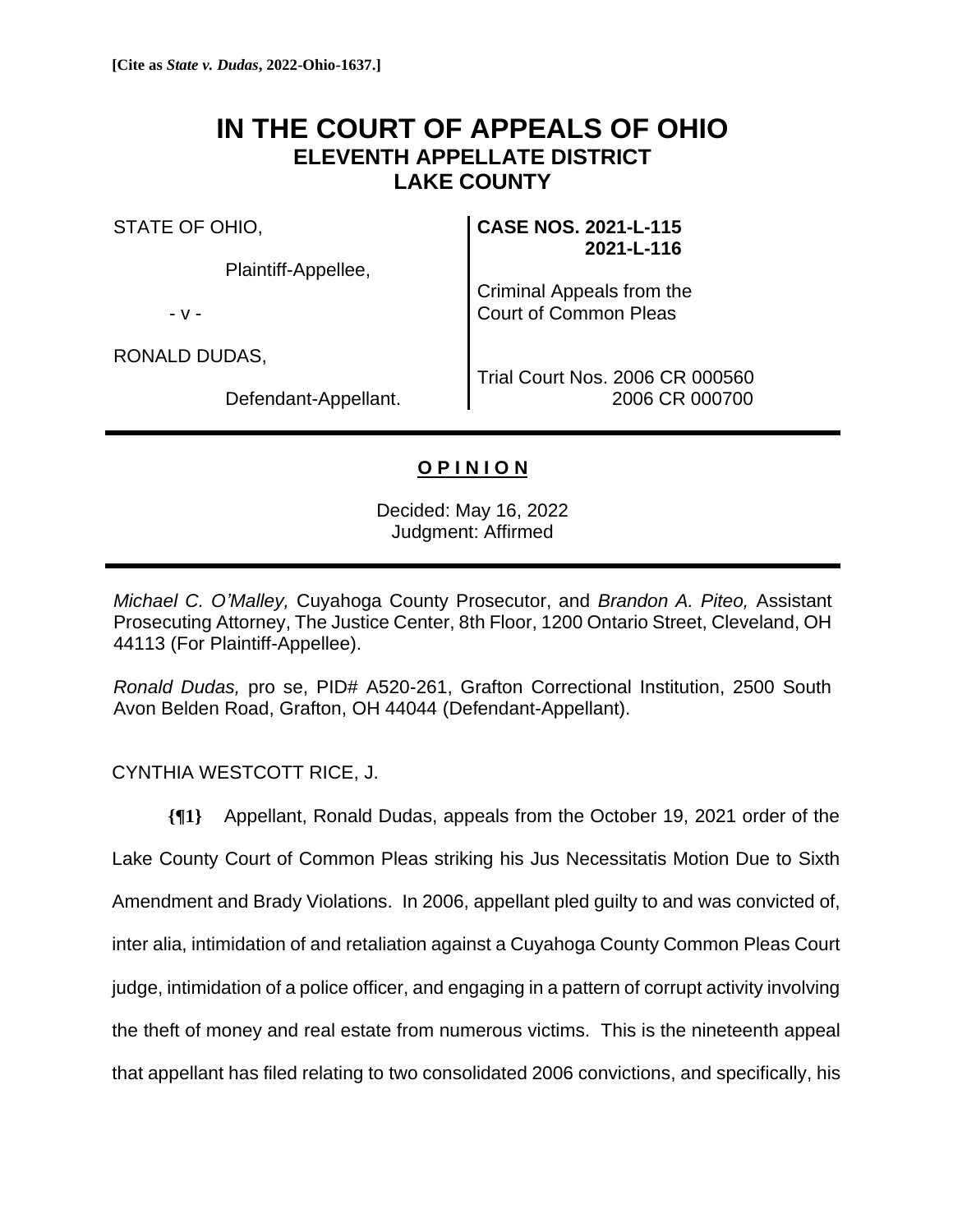third petition for post-conviction relief based on purported fraud. For the reasons set forth herein, the order of the Lake County Court of Common Pleas is affirmed.

**{¶2}** The following factual background is derived from this court's opinions in previous appeals. On October 19, 2005, Cuyahoga County Common Pleas Judge David T. Matia sentenced appellant on an unrelated case to 17 months in prison on his guilty plea to felony theft and for a probation violation.

**{¶3}** After sentencing, appellant was taken to jail, and he started making calls to his then-girlfriend discussing sentencing. On October 19, 2005, he told her he was "gonna visit [North Olmsted Police Detective Simon Cesareo] when 'I'm out of here.'" He also said he wanted Detective Cesareo, who had investigated many of the fraud cases over the past ten years that had resulted in convictions against appellant, sodomized. On October 21, 2005, appellant said he "was gonna take that gun from the deputy and shoot the fucker [Judge Matia] in the head."

**{¶4}** Appellant also discussed his sentencing with some of his fellow inmates. He told inmate Daniel Whitehead that because Judge Matia gave him almost the maximum sentence, he took it personally, wanted Judge Matia to be killed, and wanted Detective Cesareo to be hurt. He offered to pay Whitehead \$10,000 to accomplish this, but Whitehead declined.

**{¶5}** Appellant also told his fellow inmate Robert Harmon he hated Judge Matia and wanted him killed and wanted Detective Cesareo's legs broken. Appellant told Harmon he would pay him \$500 now, \$5,000 when Harmon got out of jail, and a final \$5,000 when Harmon had done it. Harmon contacted Cleveland Police Homicide Detective Hank Veverka and told him about appellant's proposition. Harmon agreed to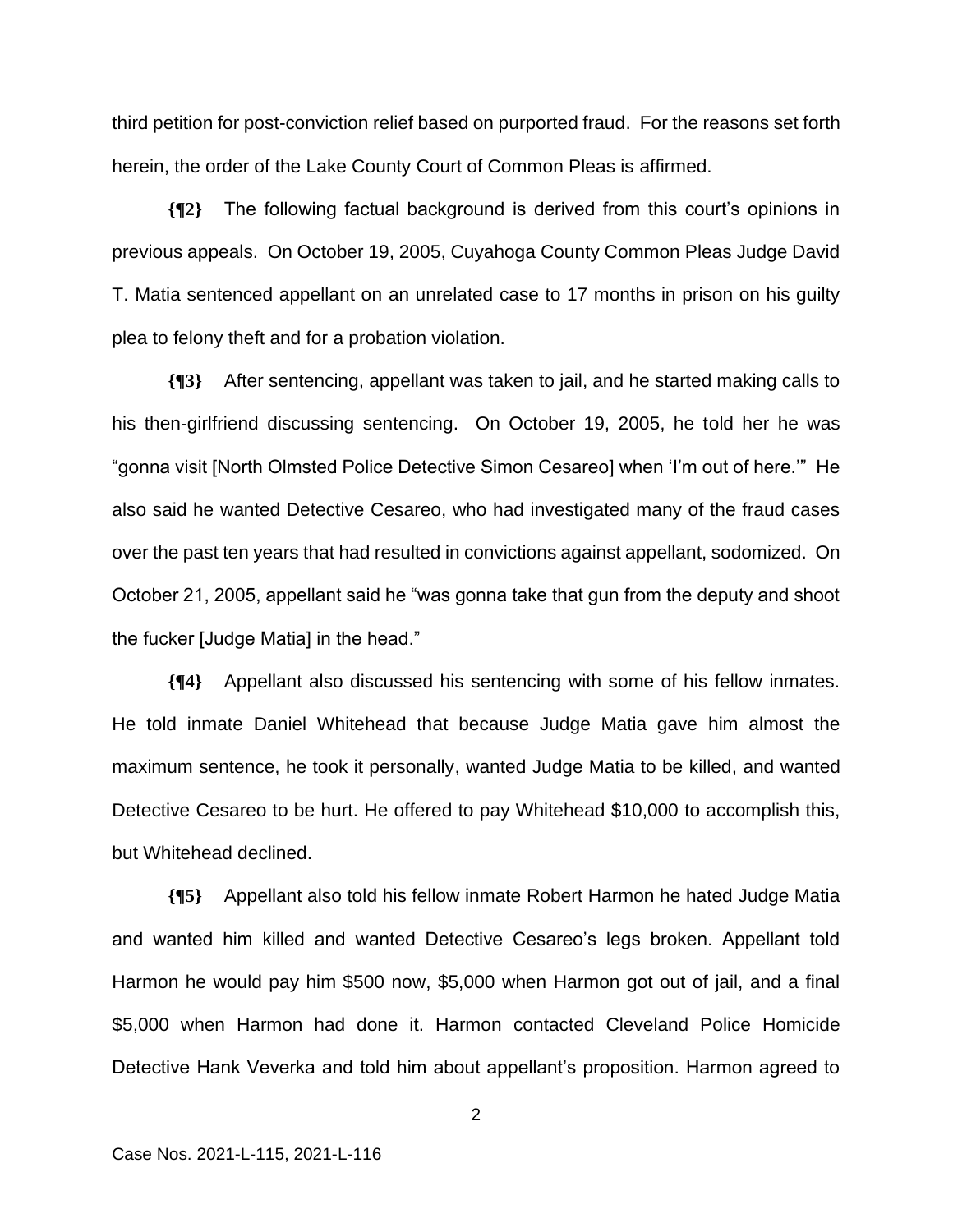wear a recording device. On October 25, 2005, appellant again discussed the murder plot with Harmon, while the conversation was tape-recorded. Appellant told Harmon how he would get the money; that he guaranteed Harmon he would be paid; and that he wanted both jobs done, referring to Judge Matia and Detective Cesareo.

**{¶6}** Just about a month later, appellant contacted Tom Platzer, one of his theft victims, and convinced him to give \$300 to Harmon, which appellant meant to serve as the initial deposit for Harmon's role in the murder plot. Platzer paid the money to a detective posing as Harmon.

**{¶7}** Appellant subsequently called his then-girlfriend and told her he had gone to Harmon's cell, found a prescription for his medication, and wrote a note on the back stating, "I, Robert Harmon, hereby state that I falsely tried to set up Ronald Dudas to enhance myself. I have told several lies to detectives about Ron Dudas. I sign this note because I was wrong for what I did." The note was dated November 23, 2005 and bore the purported signature of Harmon. Appellant said this was his protection in the event Harmon turned out to be an informant. Appellant mailed this note to his then-girlfriend and told her with this he had the upper hand. The Lake County Crime Lab eventually determined that appellant himself had written the note and that Harmon's signature on the note was a forgery.

**{¶8}** On April 18, 2006, appellant was indicted by the Cuyahoga County Grand Jury in Case No. 09 CR 000560 and charged with 14 counts of intimidation, 15 counts of retaliation, two counts of conspiracy to commit aggravated murder, attempted aggravated murder, and attempted felonious assault on a police officer ("the murder conspiracy case").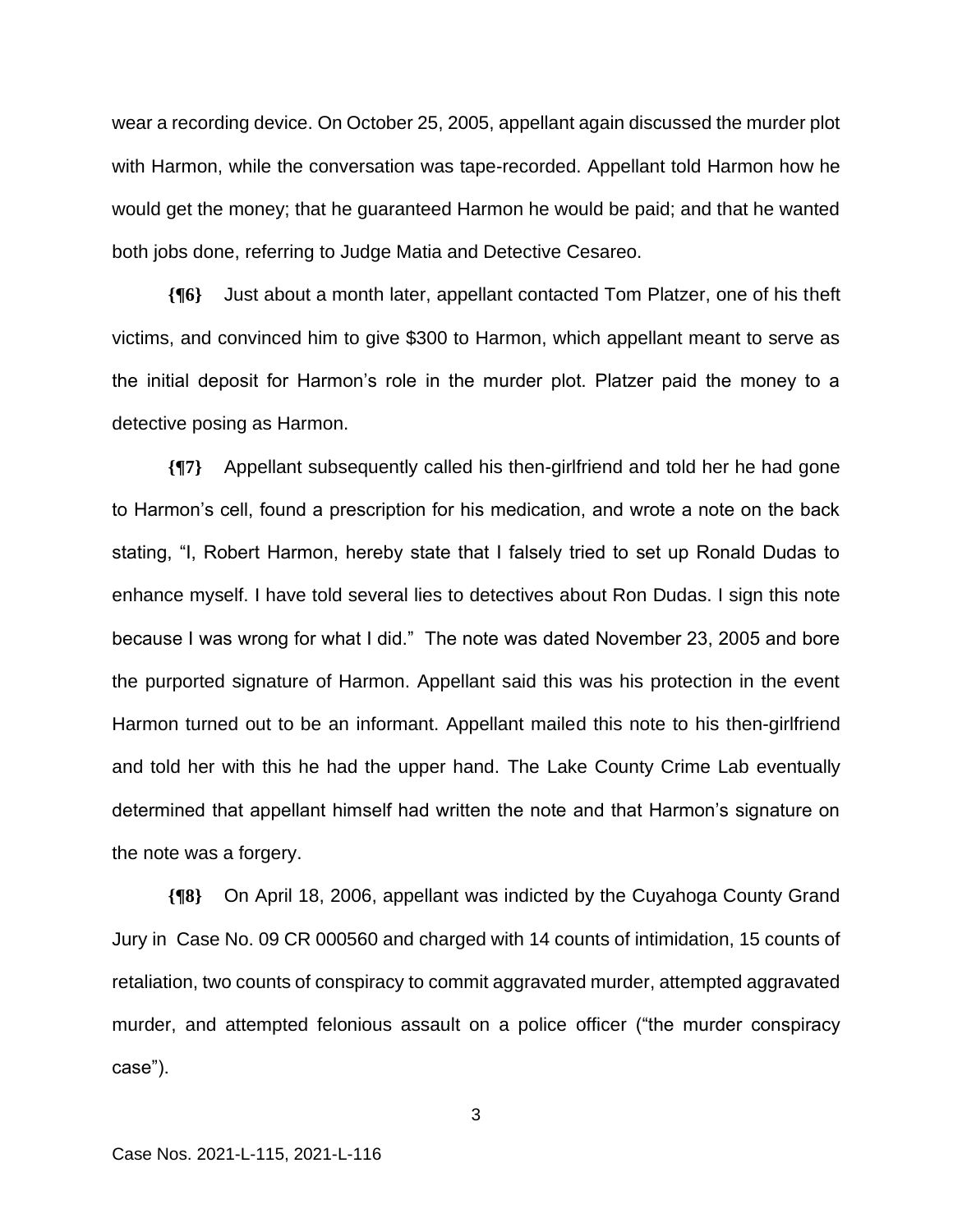**{¶9}** On September 26, 2006, appellant was indicted by the Cuyahoga County Grand Jury in Case No. 06 CR 000700 and charged, in a 135-count indictment, with engaging in a pattern of corrupt activity, 30 counts of tampering with records, ten counts of securing writings by deception, six counts of telecommunications fraud, 46 counts of forgery, 35 counts of theft by deception, theft beyond the scope of the owner's consent, and six counts of money laundering ("the corrupt activity case").

**{¶10}** After two days of trial in the murder-conspiracy case, appellant plead guilty in both cases, which were consolidated in the trial court. In the murder conspiracy case, appellant pled guilty to four counts of intimidation of Detective Cesareo and Judge Matia, and one count of retaliation against Judge Matia. In the corrupt activity case, appellant pled guilty to engaging in a pattern of corrupt activity, tampering with records, forgery, felony theft, uttering, securing writings by deception, and telecommunications fraud.

**{¶11}** In the murder conspiracy case, the court sentenced appellant on each of four counts of intimidation to five years in prison, each term to run concurrently to the others. The court also sentenced him to five years on the retaliation count, to be served consecutively with the intimidation counts, for a total of ten years. In the corrupt activity case, the court sentenced appellant to ten years for engaging in a pattern of corrupt activity, five years for tampering with records, 18 months for forgery, one year for theft, 18 months for uttering, five years for securing writings by deception, and 18 months for telecommunications fraud. The prison terms imposed for forgery, theft, uttering, and telecommunications fraud were to be served concurrently to each other and concurrently to the terms imposed for engaging in a pattern of corrupt activity, tampering with records, and securing writings by deception. The terms for engaging in a pattern of corrupt activity,

Case Nos. 2021-L-115, 2021-L-116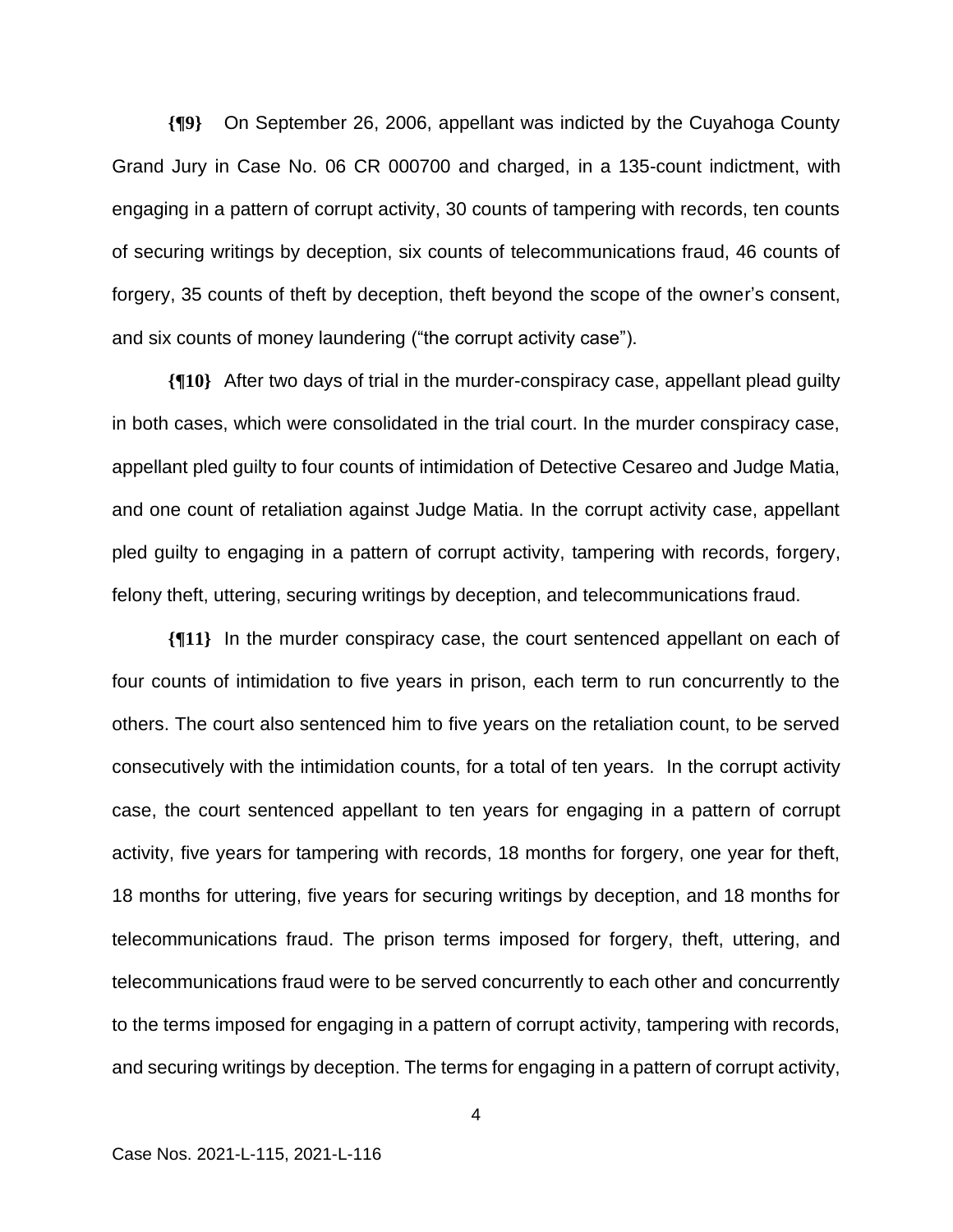tampering with records, and securing writings by deception were to be served consecutively to each other, for a total of 20 years in prison, and consecutively to the prison term in the murder conspiracy case, for an aggregate total of 30 years in prison.

**{¶12}** Appellant filed a direct appeal, and this court affirmed his conviction in *State v. Dudas*, 11th Dist. Lake Nos. 2006-L-267 and 2006-L-268, 2007-Ohio-6739, discretionary appeal not allowed at 118 Ohio St.3d 1409, 2008-Ohio-2340 ("*Dudas I* ").

**{¶13}** Following appellant's sentence, he filed multiple pro se motions and appealed their denial by the trial court. In *State v. Dudas*, 11th Dist. Lake No. 2007-L-074, 2007-Ohio-6731 ("*Dudas II* "), this court affirmed the trial court's denial of appellant's motion to require the state to return his laptop computer and his personal and business files.

**{¶14}** In *State v. Dudas*, 11th Dist. Lake Nos. 2007-L-140 and 2007-L-141, 2008- Ohio-3262 ("*Dudas III* "), this court affirmed the trial court's dismissal of appellant's first petition for postconviction relief.

**{¶15}** In *State v. Dudas*, 11th Dist. Lake No. 2007-L-169, 2008-Ohio-3261 ("*Dudas IV* "), this court affirmed the trial court's denial of appellant's motion to compel two victims of his theft scheme to return his property.

**{¶16}** In *State v. Dudas*, 11th Dist. Lake Nos. 2007-L-170 and 2007-L-171, 2008- Ohio-3260 ("*Dudas V* "), this court affirmed the trial court's denial of appellant's Civ.R. 60 motion for relief from judgment.

**{¶17}** In *State v. Dudas*, 11th Dist. Lake Nos. 2008-L-081 and 2008-L-082, 2008- Ohio-7043 ("*Dudas VI* "), this court affirmed the trial court's denial of appellant's first motion to withdraw his guilty plea.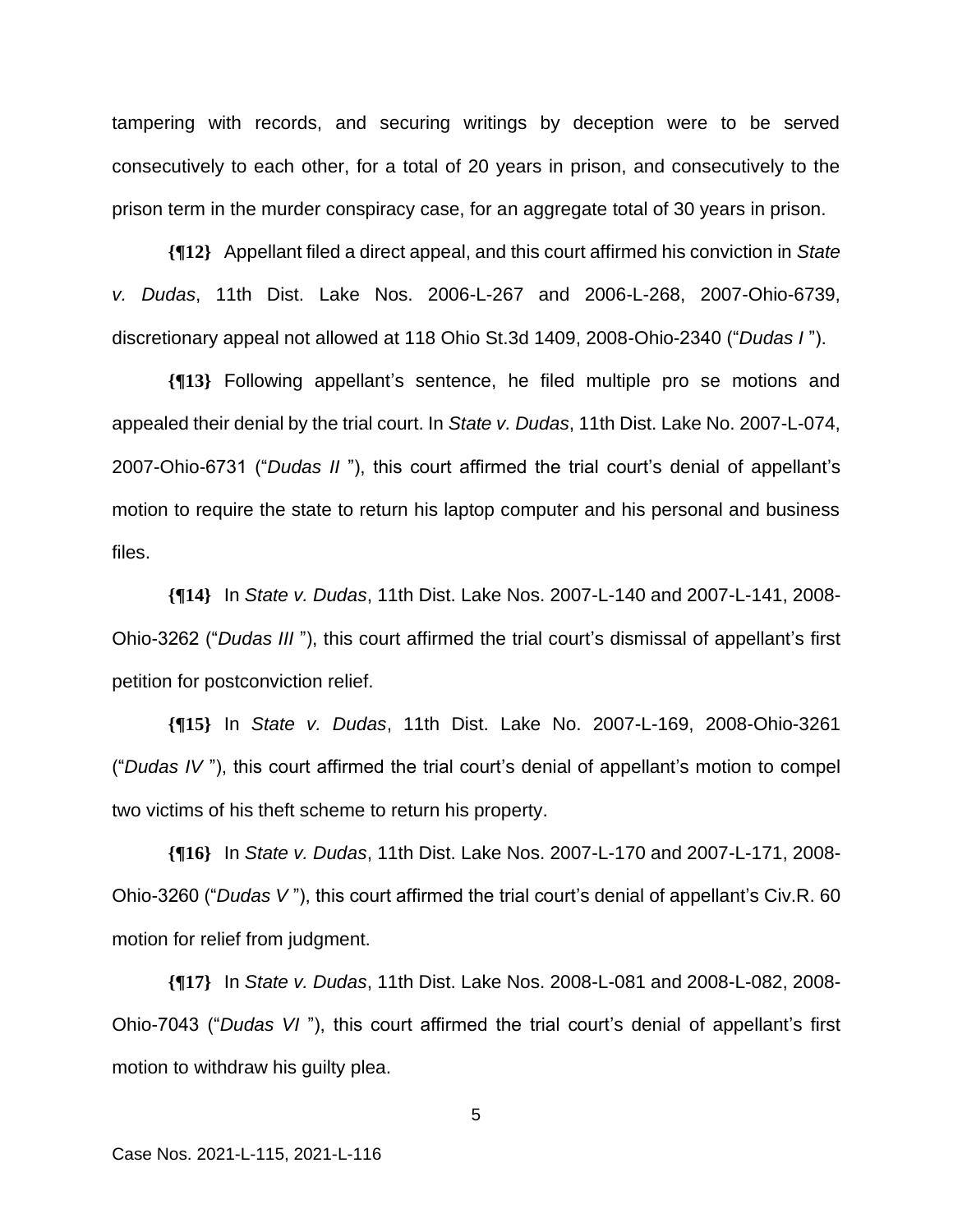**{¶18}** In *State v. Dudas*, 11th Dist. Lake Nos. 2007-L-189 and 2007-L-190, 2008- Ohio-6983 ("*Dudas VII* "), this court affirmed the trial court's denial of appellant's petition to return all seized contraband from law enforcement officials.

**{¶19}** In *State v. Dudas*, 11th Dist. Lake Nos. 2008-L-078 and 2008-L-079, 2009- Ohio-1003 ("*Dudas VIII* "), this court affirmed the trial court's denial of appellant's request for production of documents pursuant to Civ.R. 34 and his "investigative demand against state."

**{¶20}** In *State v. Dudas*, 11th Dist. Lake Nos. 2008-L-109 and 2008-L-110, 2009- Ohio-1001 ("*Dudas IX* "), this court affirmed the trial court's denial of appellant's motion to quash the indictment.

**{¶21}** In *State v. Dudas*, 11th Dist. Lake Nos. 2009-L-072 and 2009-L-073, 2010- Ohio-3253 ("*Dudas X* "), this court affirmed the trial court's denial of appellant's motion to void judgment and dismiss indictment.

**{¶22}** In *State v. Dudas*, 11th Dist. Lake No. 2010-L-002, 2010-Ohio-6442 ("*Dudas XI* "), this court affirmed the trial court's denial of appellant's second motion to withdraw his guilty plea.

**{¶23}** In *State v. Dudas*, 11th Dist. Lake No. 2010-L-003, 2010-Ohio-6576 ("*Dudas XII* "), this court affirmed the trial court's denial of appellant's third motion to withdraw his guilty plea.

**{¶24}** In *State v. Dudas*, 11th Dist. Lake No. 2010-L-092, 2011-Ohio-4883 ("*Dudas XIII* "), this court affirmed the trial court's denial of appellant's "motion to compel state and trial court to honor legal contract."

Case Nos. 2021-L-115, 2021-L-116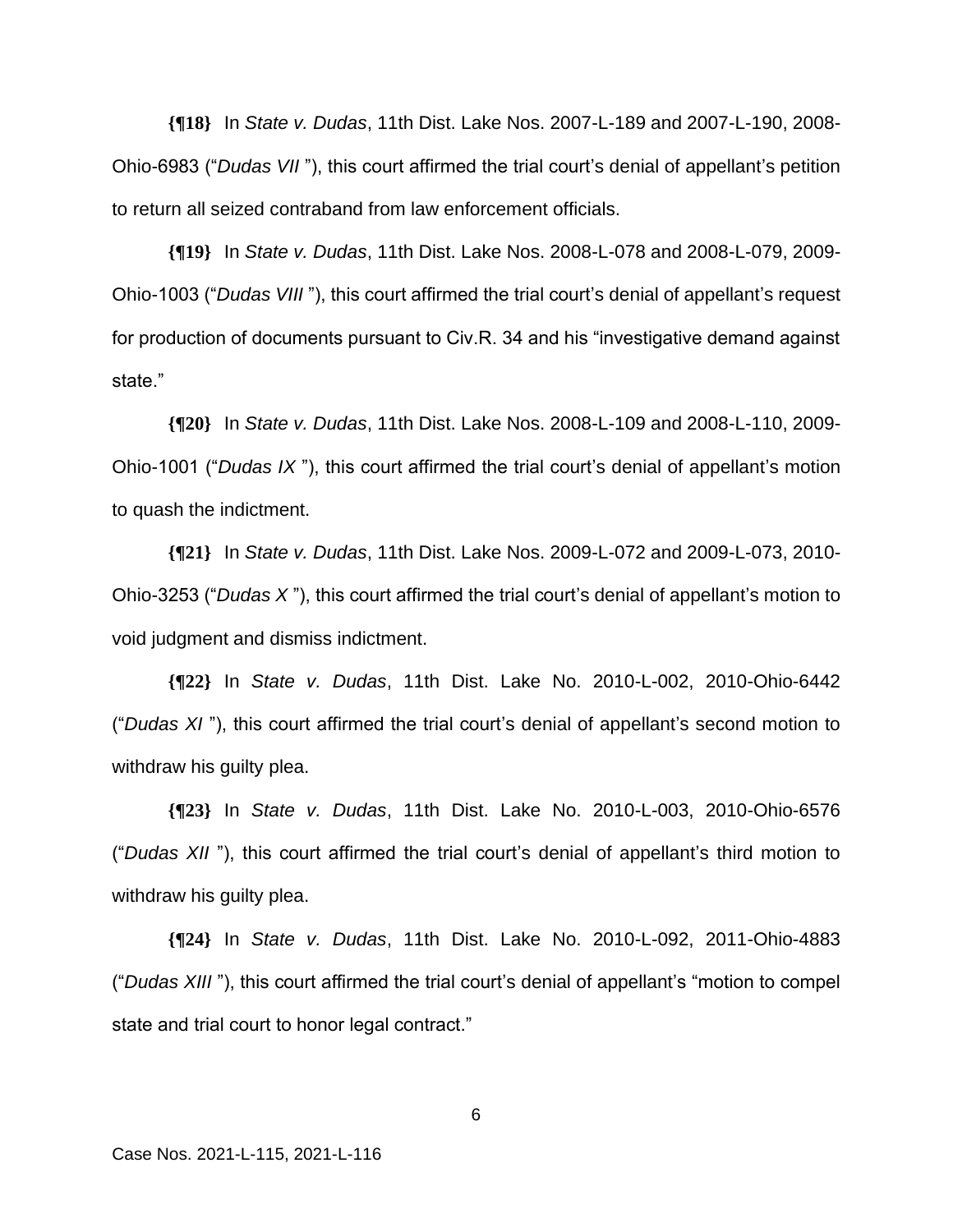**{¶25}** In *State v. Dudas*, 11th Dist. Lake No. 2010-L-093, 2011-Ohio-5102 ("*Dudas XIV* "), this court affirmed the trial court's denial of appellant's fourth motion to withdraw his guilty plea.

**{¶26}** In *State v. Dudas*, 11th Dist. Lake No. 2011-L-093, 2012-Ohio-2121 ("*Dudas XV* ") and 2011-L-094, 2012-Ohio-2122 ("*Dudas XVI* "), this court affirmed appellant's resentencing, which corrected a technical error relating to post-release control.

**{¶27}** Appellant's next appeal, *State v. Dudas*, 11th Dist. Lake Nos. 2013-L-048 and 2013-L-049, 2014-Ohio-4292 ("*Dudas XVII* "), was based on an affidavit allegedly signed by Harmon in 2012, in which Harmon purportedly recanted previous statement implicating appellant in the plot to murder Judge Matia. Appellant argued this constituted newly discovered evidence entitling him to withdraw his plea. Specifically, the affidavit stated that in September 2005, Harmon attended a meeting with Assistant Cuyahoga County Prosecutor Dan Kasaris; Cuyahoga County Common Pleas Judges Timothy McGinty and David Matia; and Cuyahoga County Sheriff's detectives, and that during this meeting all in attendance conspired to and ultimately did create a recording of a conversation between Harmon and another inmate, Daniel Whitehead, in which Whitehead, impersonating appellant, made incriminating statements that made it appear as if appellant admitted his involvement in the murder plot. On appeal, this court affirmed the trial court's denial of appellant's fifth motion to withdraw his guilty plea, denied his second petition for post-conviction relief, and affirmed the trial court's April 26, 2013 order warning appellant and his present or future counsel that "the filing of bad faith, frivolous,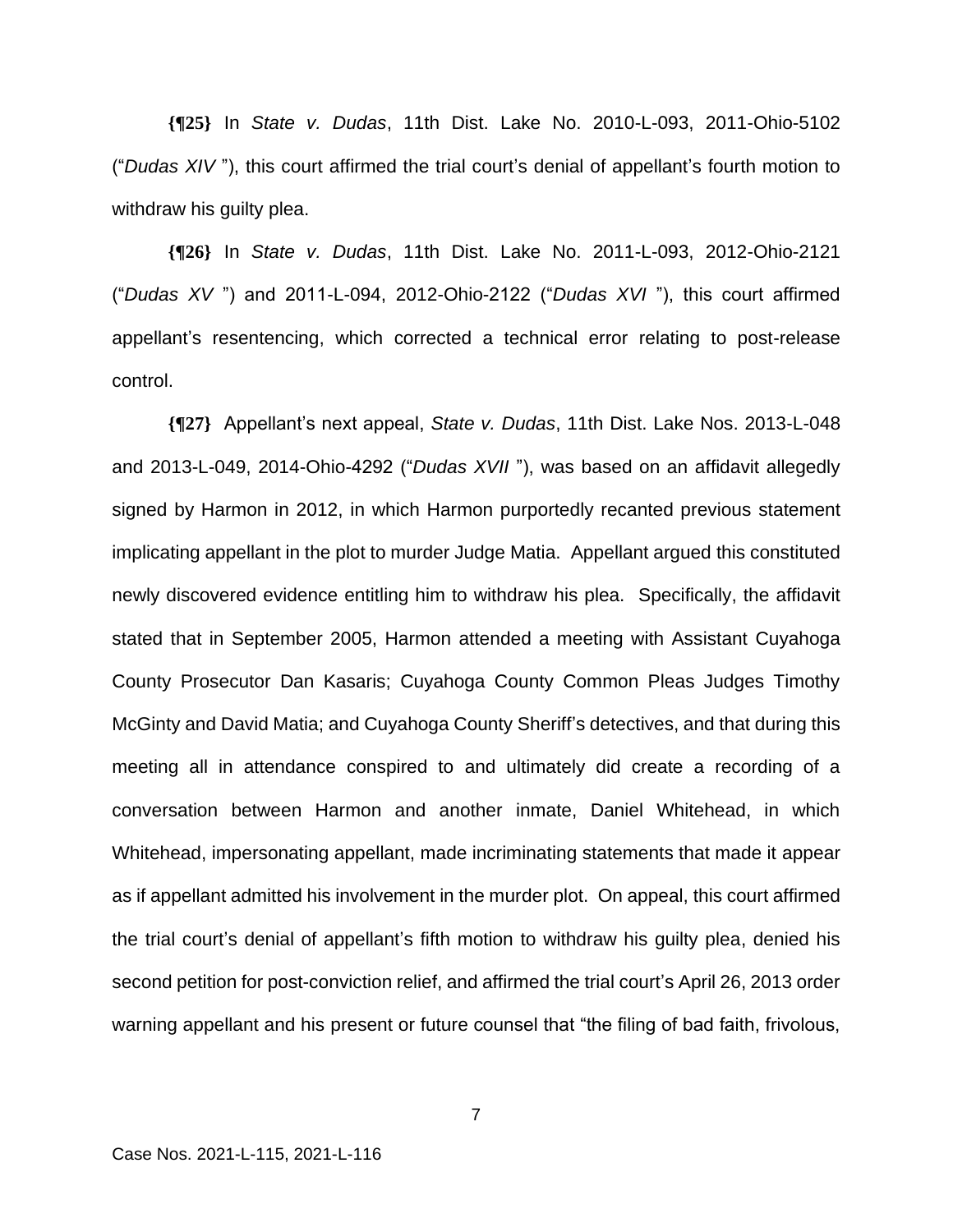unsubstantiated, and/or repetitious motions will incur disciplinary and/or contempt sanctions, including financial sanctions."

**{¶28}** In *State v. Dudas*, 11th Dist. Lake No. 2019-L-095, 2020-Ohio-1323 (*Dudas XVIII*), this court affirmed the trial court's denial of appellant's seventh motion to withdraw his guilty pleas.

**{¶29}** On September 29, 2021, appellant filed a motion entitled "Jus Necessitatis Motion Due to Sixth Amendment and Brady Violations," which the trial court struck sua sponte pursuant to its April 26, 2013 order. It is from that decision that appellant brings the instant appeal, assigning two errors for our review. The first states:

**{¶30}** The trial court erred and abused its discretion in sua sponte striking Appellant's Jus Necessitatis Motion from the record.

**{¶31}** The underlying motion in the instant appeal alleged that appellant's constitutional right to counsel was violated because Harmon, a fellow inmate, was acting as an agent of the state to elicit incriminating statements from appellant without his counsel present. The motion assumes as true the assertions appellant previously made; namely, that the statements were fraudulently fabricated or elicited. Appellant's "Jus Necessitatis" motion requests, inter alia, the trial court hold a hearing in order for him to further elaborate why the judgment should be "overruled and reversed."

**{¶32}** Initially, we must classify appellant's motion, in order to determine the standard of review. *State v. Goodman*, 11th Dist. Trumbull No. 2009-T-0068, 2010-Ohio-407, ¶13. Appellant's motion is entitled a Jus Necessitatis motion. Black's Law Dictionary defines "jus necessitatis" as "[a] person's right to do what is required for which no threat of legal punishment is a dissuasion. This idea implicates the proverb that necessity knows no law (necessitas non habet legem), so that an act that would be objectively understood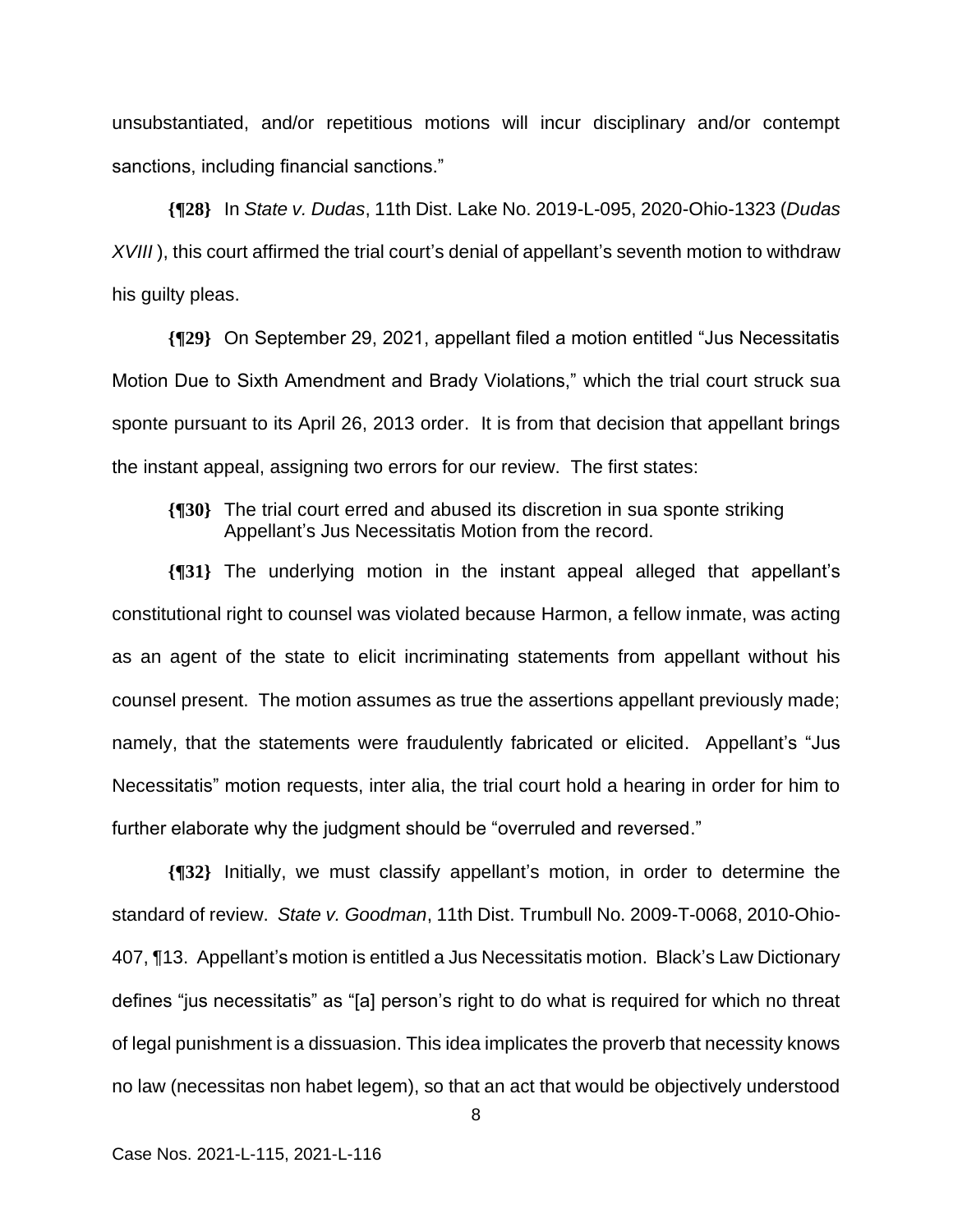as necessary is not wrongful even if done with full and deliberate intention." JUS NECESSITATIS, Black's Law Dictionary (11th ed. 2019). The application of this idea to appellant's motion is unclear.

**{¶33}** "Courts may recast irregular motions into whatever category necessary to identify and establish the criteria by which the motion should be judged." *State v. Schlee*, 117 Ohio St.3d 153, 2008-Ohio-545, ¶12. "Where a criminal defendant, subsequent to his or her direct appeal, files a motion seeking vacation or correction of his or her sentence on the basis that his or her constitutional rights have been violated, such a motion is a petition for postconviction relief as defined in R.C. 2953.21." *State v. Reynolds*, 79 Ohio St.3d 158, 160 (1997), syllabus. In fact, "[w]ith the exception of an appeal, a petition for postconviction relief is 'the exclusive remedy by which a person may bring a collateral challenge to the validity of a conviction or sentence in a criminal case.'" *State v. Parker*, 157 Ohio St.3d 460, 2019-Ohio-3848, ¶15, quoting R.C. 2953.21(K). *See also State v. Lewis*, 11th Dist. Lake No. 2021-L-047, 2021-Ohio-4264, ¶16.

**{¶34}** Similar to the reclassifications of motions in *Goodman, supra,* and *Schlee, supra,* the motion relevant to this appeal was filed subsequent to appellant's direct appeal; claimed his constitutional right to counsel was violated; and prayed that the judgment against him be vacated and reversed. Consequently, we treat this appeal as one from a petition for postconviction relief pursuant R.C. 2953.21. *See Schlee, supra,* at ¶12, and *Goodman, supra,* at ¶15.

**{¶35}** An appellate court reviews a trial court's determination whether to grant or deny a petition for postconviction relief for abuse of discretion. *State v. Appenzeller*, 11th Dist. Lake No. 2007-L-175, 2008-Ohio-6982, ¶19. The term "abuse of discretion" is one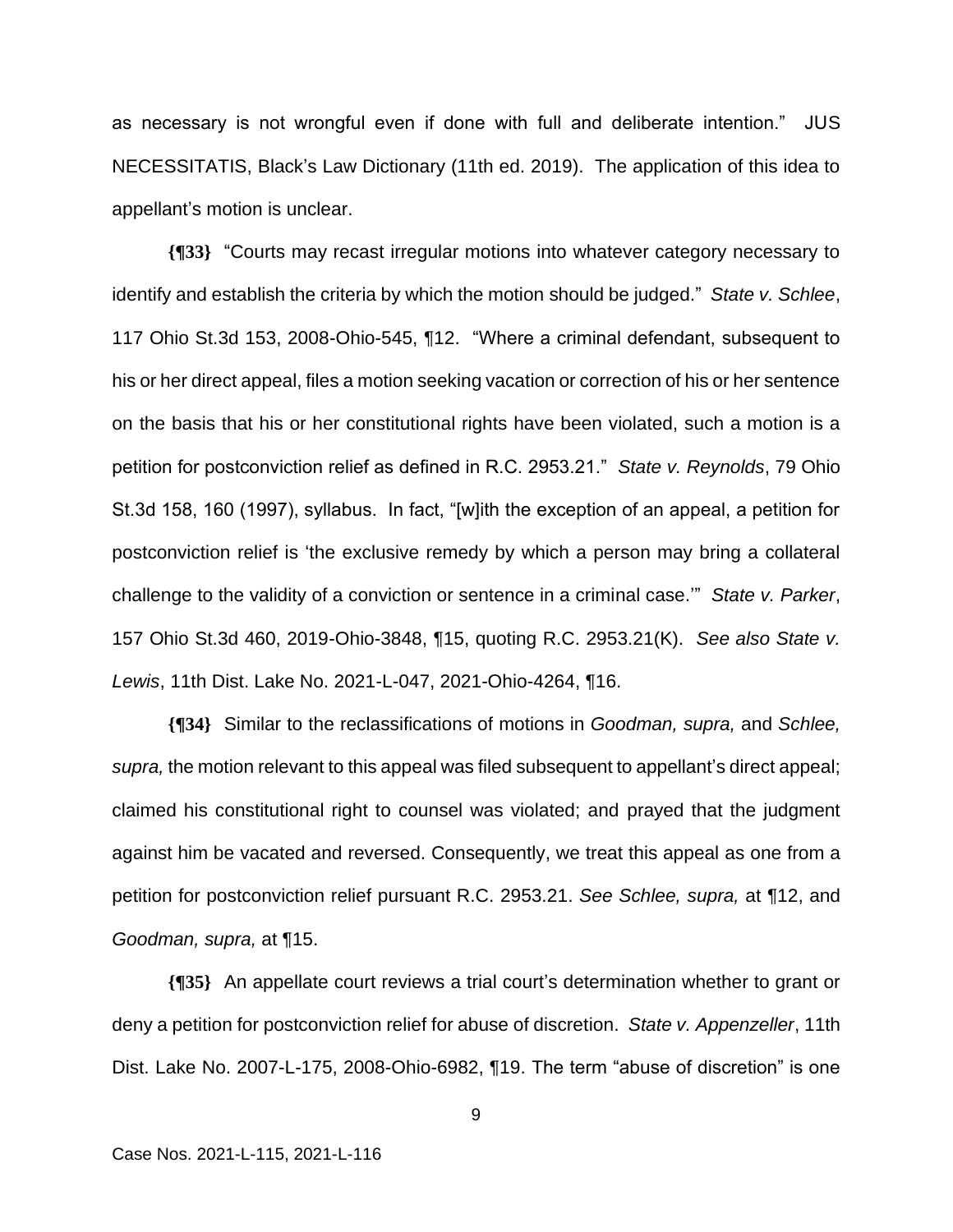of art, essentially connoting judgment exercised by a court which neither comports with reason, nor the record. *State v. Ferranto*, 112 Ohio St. 667, 676-678 (1925).

**{¶36}** In *Dudas XVII,* this court upheld the trial court's April 26, 2013 order, which stated in pertinent part:

**{¶37}** The defendant is hereby placed on notice and warned that he shall not file any further pro se requests to withdraw his guilty pleas, petitions for post-conviction relief, \* \* \* or any similar requests by any other names, or requests for reconsideration of the denial of any such motions, \* \* \* or any other bad faith, frivolous, unsubstantiated, and/or repetitious motion or action. The court will, sua sponte, strike such filing(s) from the record.

**{¶38}** In upholding this order, this court noted that the order did not prohibit appellant from making any future pro se filings, but ordered him not to make any more repetitious, unsubstantiated, frivolous, and/or bad faith motions. This court further noted that "[w]hile appellant has the right to access the courts of this states, '[t]his right of access \* \* \* does not include the right to abuse the judicial processes and we believe it is within the inherent authority of this court to prevent such abuses \* \* \*. Further, in light of appellant's history of frivolous filings, the trial court had the authority to caution attorneys representing him to refrain from involving themselves in such activity." *Dudas XVII, supra,* at ¶112-113, quoting *State ex rel. Richard v. Cuyahoga Cty. Bd. of Commrs.,* 100 Ohio App.3d 592, 600 (8th Dist.1995).

**{¶39}** At issue in the appeal at bar is whether the trial court abused its discretion in striking this motion as violative of the April 26, 2013 warning against filing "repetitious, unsubstantiated, frivolous, and/or bad faith motions." We conclude the trial court did not err.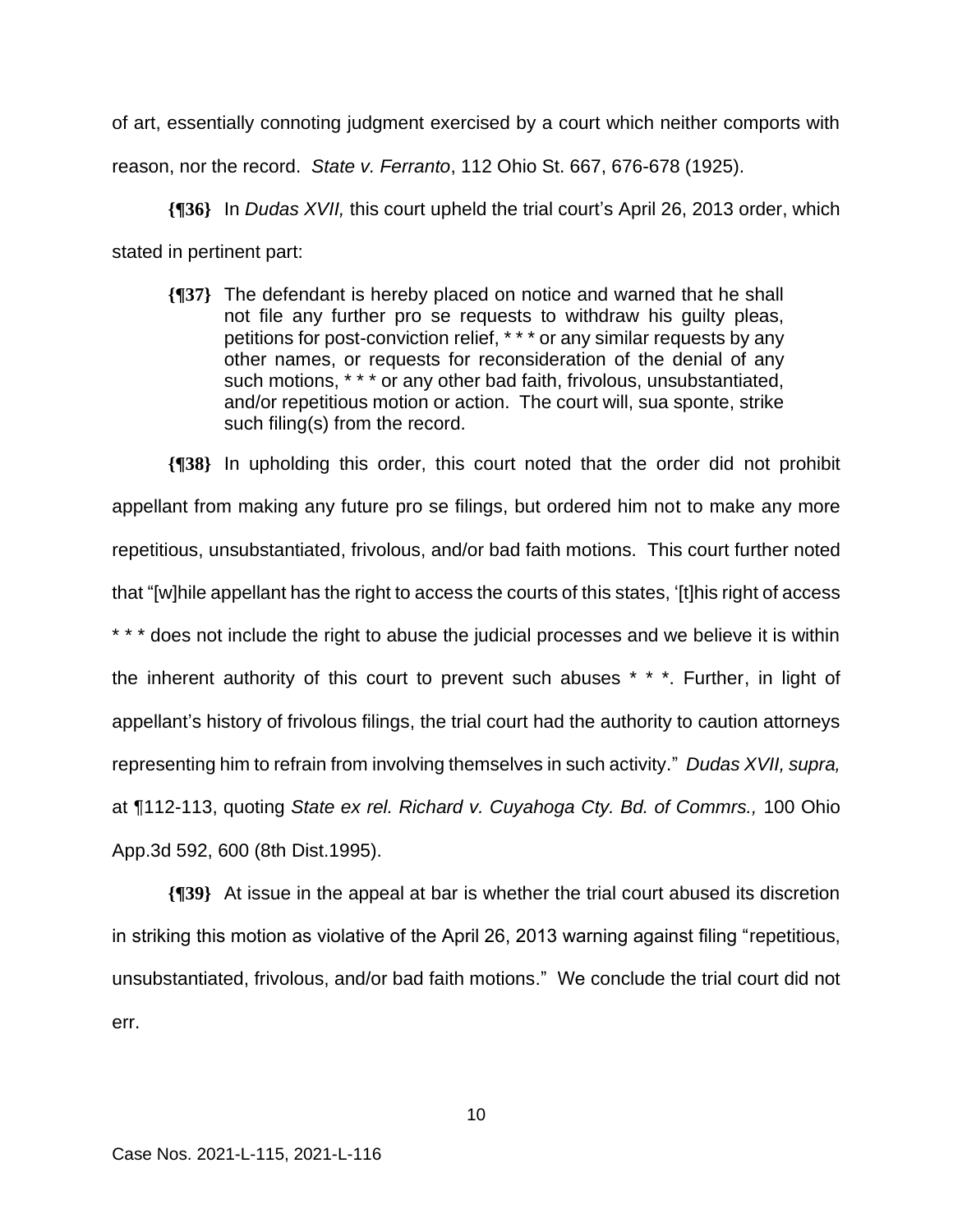**{¶40}** This is appellant's third petition for post-conviction relief following his direct appeal. Appellant's latest motion reiterates arguments made in previous motions and appeals, particularly *Dudas III* and *Dudas XVII*; to wit: that he is innocent, was coerced into pleading guilty, and that Harmon and others fraudulently fabricated or elicited incriminating statements that he put a hit on Judge Matia. This motion repackages these concepts as a violation of his Sixth Amendment right to counsel.

**{¶41}** In addition to reiterating arguments previously made, appellant's third petition for post-conviction relief was not timely made. R.C. 2953.21(A)(2)(a) provides in pertinent part:

- **{¶42}** [e]xcept as otherwise provided in section 2953.23 of the Revised Code, a petition \* \* \* shall be filed no later than one hundred eighty days after the date on which the trial transcript is filed in the court of appeals in the direct appeal of the judgment of conviction \* \* \* [.]
- **{¶43}** R.C. 2953.23 provides two exceptions to the 180-day time period for filing.

Subsection (A)(1) provides the first exception and states that in order to entertain a

petition filed after the expiration of the 180-day time period or a second or successive

petition for similar relief, both of the following must apply:

- **{¶44}** (a) Either the petitioner shows that the petitioner was unavoidably prevented from discovery of the facts upon which the petitioner must rely to present the claim for relief, or, subsequent to the period prescribed in division (A)(2) of section 2953.21 of the Revised Code \* \* \*, the United States Supreme Court recognized a new federal or state right that applies retroactively to persons in the petitioner's situation, and the petition asserts a claim based on that right.
- **{¶45}** (b) The petitioner shows by clear and convincing evidence that, but for constitutional error at trial, no reasonable factfinder would have found the petitioner guilty of the offense of which the petitioner was convicted \* \* \*[.]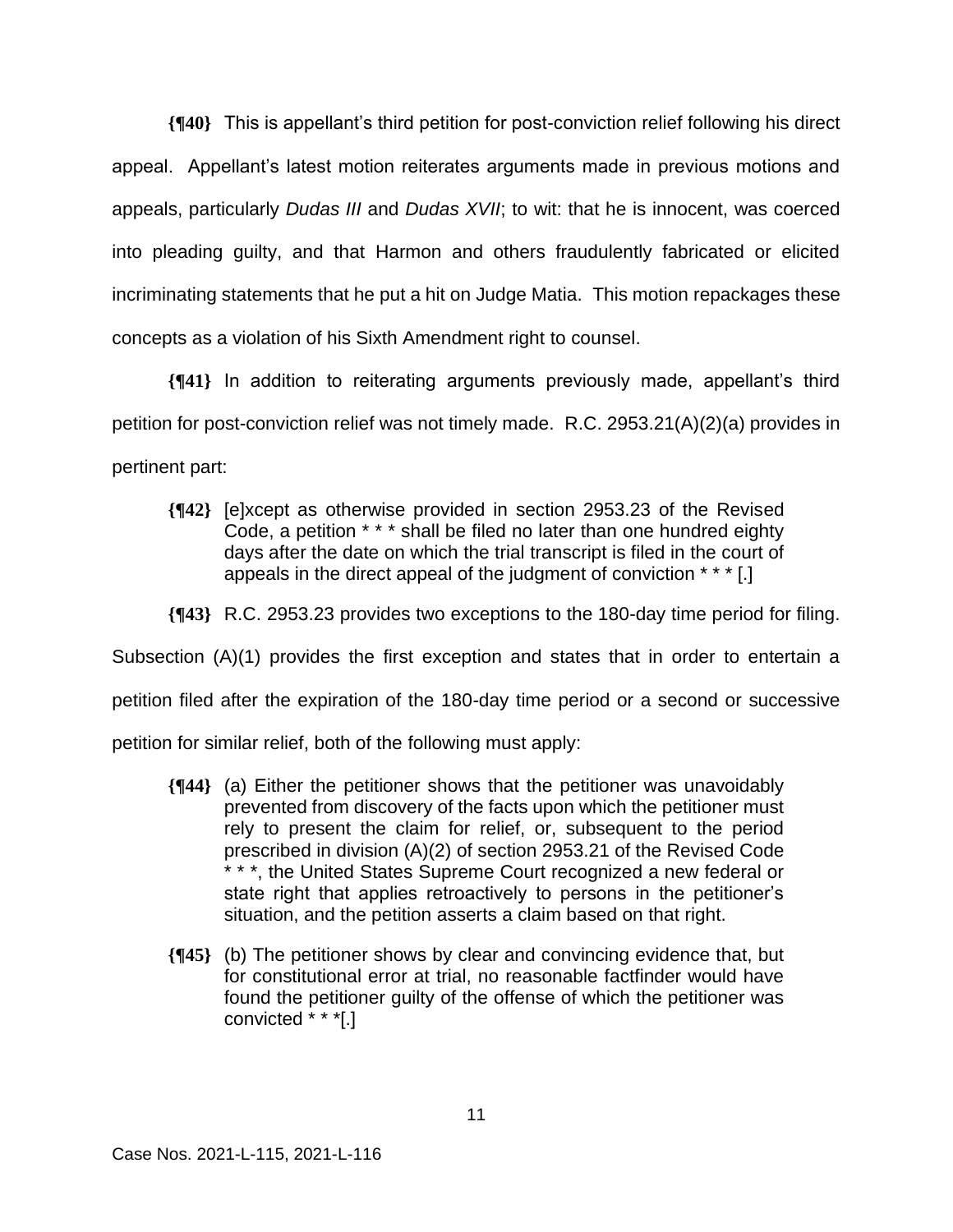**{¶46}** The second exception, R.C. 2953.23(A)(2), relates to a DNA testing

exception not applicable in the subject appeal.

**{¶47}** In *Dudas XVII*, this court denied his second petition for post-conviction relief,

in large part because it was untimely made. This court determined:

- **{¶48}** [t]he record shows appellant failed to meet the two-prong test of R.C. 2953.23 in order to obtain relief under his successive petition. First, the record shows he was not unavoidably prevented from discovering the information contained in Harmon's 2012 affidavit. In fact, appellant has repeated the same story contained in that affidavit in support of numerous motions he has filed since 2006.
- **{¶49}** \* \* \*
- **{¶50}** Further, appellant failed to prove the second prong of the R.C. 2953.23 test, namely, that, but for constitutional error at trial, no reasonable jury would have found him guilty. Appellant did not go to trial and did not prove any constitutional error; instead, he pled guilty. *Dudas XVII* at ¶60, 66.

**{¶51}** This court also noted that the record reflects that during his guilty plea

hearing and colloquy, appellant admitted as true the facts the prosecutor stated would be

proved at trial in both the murder conspiracy case and the corrupt activity case. This court

concluded that "[t]he evidence thus supported the trial court's finding that appellant failed

to meet the test in R.C. 2953.23 and thus was not entitled to post-conviction relief." *Duas* 

*XVII, supra,* at ¶74.

**{¶52}** Likewise, appellant's latest motion fails to meet the two-prong test of R.C. 2953.23. First, appellant could have raised the argument that his Sixth Amendment right to counsel was violated in a prior motion or appeal. Second, he has failed to prove that "no reasonable factfinder" would have found him guilty but for a constitutional error. Thus, appellant's third petition for post-conviction relief was not timely made and the trial court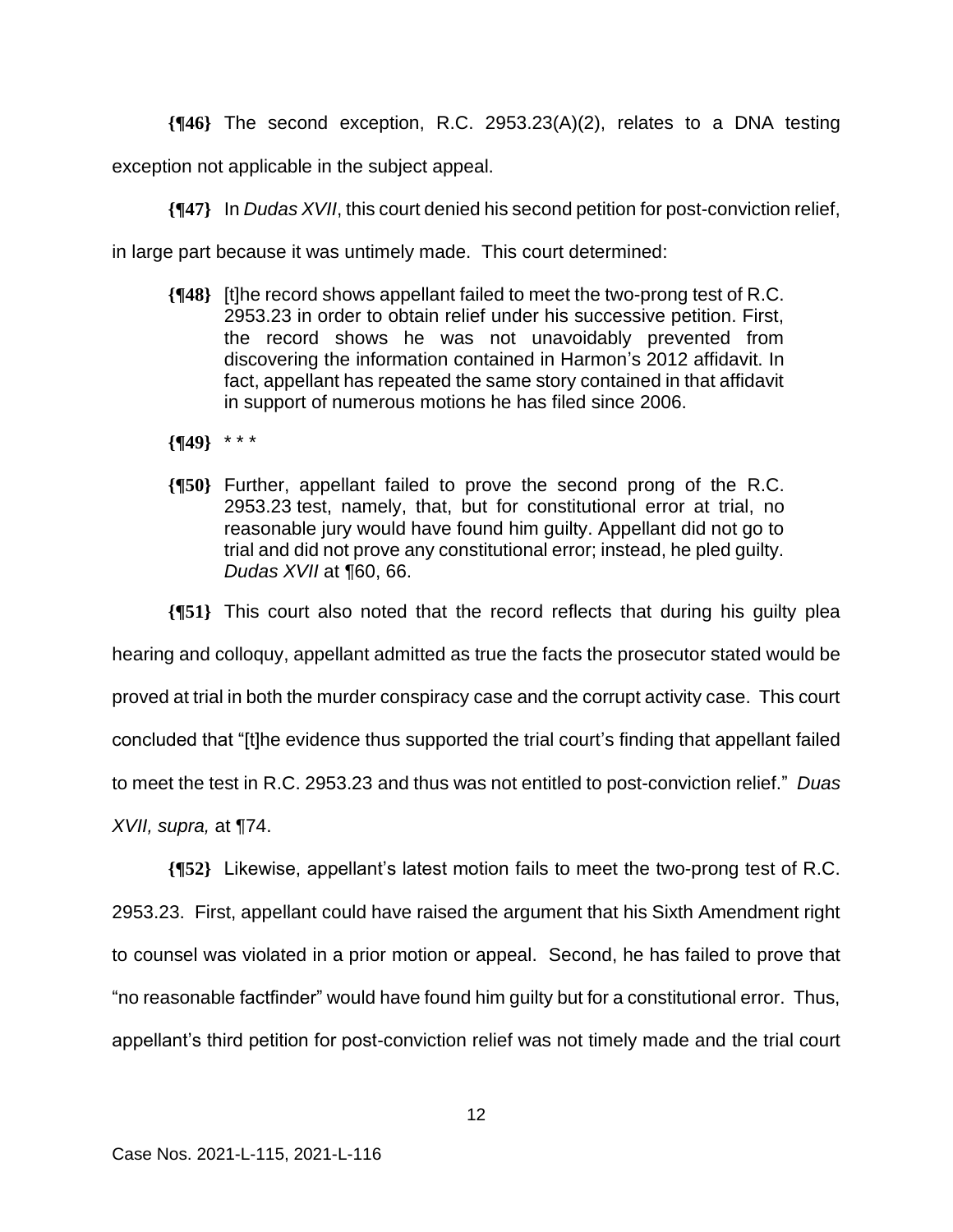was not required to consider the petition or hold a hearing on the issues raised. R.C. 2953.21(D) and (F).

**{¶53}** Furthermore, even if appellant's motion was not repetitive and was timely made, appellant's arguments are nevertheless barred by res judicata. Under this doctrine, "a defendant is precluded from 'raising and litigating in any proceeding, except an appeal from that judgment, any defense or any claimed lack of due process that was raised or could have been raised by the defendant at the trial' or on direct appeal." *State v. Lett*, 11th Dist. Lake No. 2017-L-169, 2018-Ohio-2351, ¶19, quoting *State v. Hobbs*, 11th Dist. Lake No. 2010-L-064, 2011-Ohio-1298, ¶39. "'Constitutional issues that have been or could have been litigated before conviction or on direct appeal \* \* \* cannot be considered in postconviction proceedings under the doctrine of res judicata.'" *State v. Mike*, 11th Dist. Trumbull No. 2007-T-0116, 2008-Ohio-2754, ¶5, quoting *State v. Gegia*, 11th Dist. Portage No. 2003-P-0026, 2004-Ohio-1441, ¶34.

**{¶54}** Accordingly, we find the trial court did not abuse its discretion in finding that appellant's arguments in his latest motion were repetitious, unsubstantiated, frivolous, and/or made in bad faith. As such, the trial court did not err by sua sponte striking the motion from the record.

- **{¶55}** Appellant's first assigned error is without merit.
- **{¶56}** His second states:
- **{¶57}** The use of a state agent to elicit incriminating statements from a defendant who has invoked his right to counsel, and failure to disclose the actor's status as a state agent, violates the defendant's right to counsel, and right to due process of law, rendering any resultant conviction constitutionally infirm.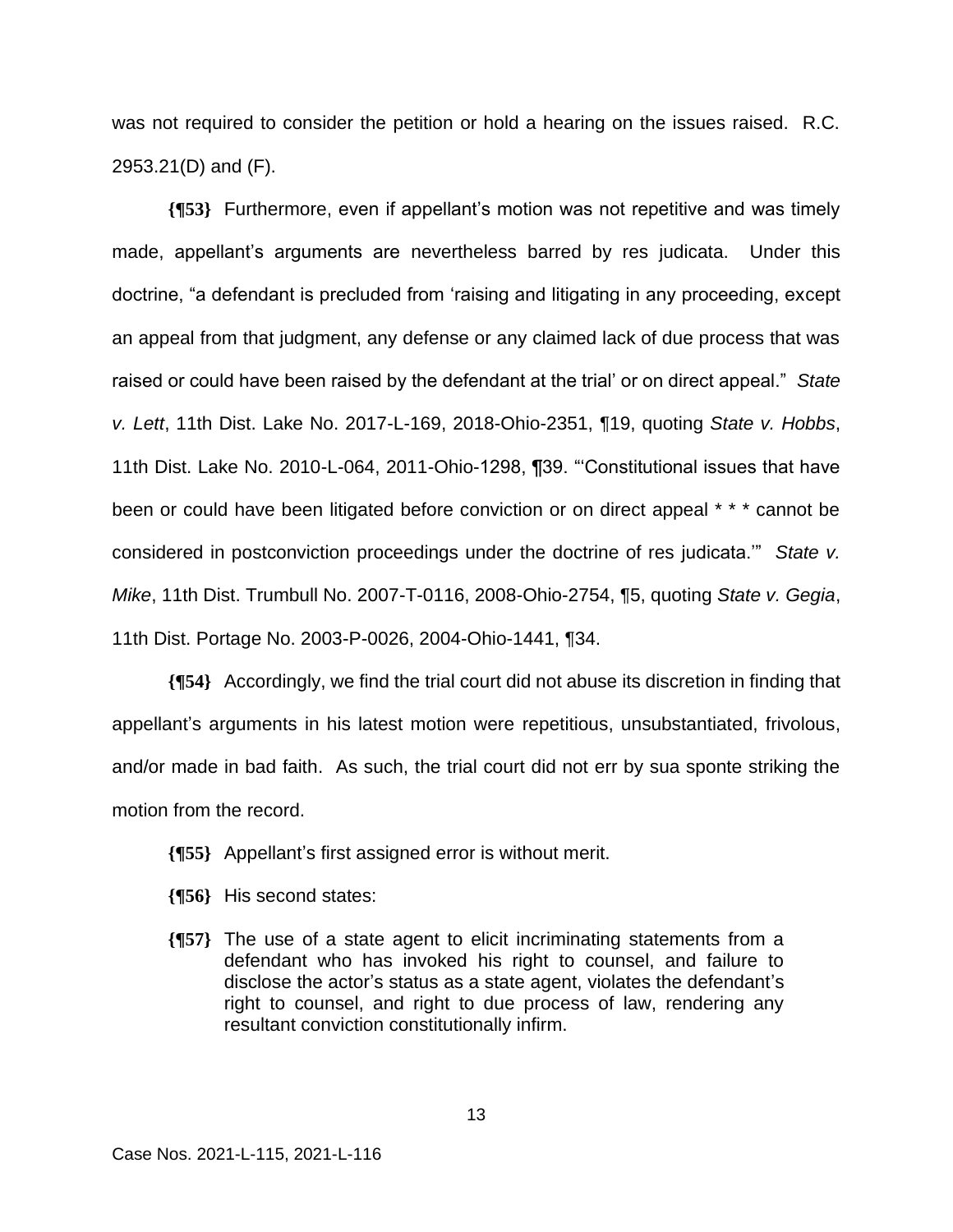**{¶58}** Because the instant appeal is from the decision to strike the motion, not from a decision of the merits of the motion, appellant's second assigned error, which asks this court to reach the merits of the stricken motion, is overruled. *See State v. Gontmakher*, 11th Dist. Lake No. 12-182, 1988 WL 55457, \*3, citing *Kalish v. Trans World Airlines*, 50 Ohio St.2d 73 (1977) (An appellate court "will not consider a question not presented, considered or decided by a lower court."). *See also State v. Ware*, 6th Dist. Huron No. H-99-025, 2000 WL 426209, \*1; *State v. Hess*, 8th Dist. Cuyahoga No. 109603, 2021-Ohio-579, ¶5.

**{¶59}** However, even if we were to review the merits of appellant's motion, he would not prevail. "The right to counsel under the Sixth Amendment is violated when the state's agent engages the accused in conversation designed to uncover incriminating information *about the charges pending against him*." (Emphasis added.) *State v. Conway*, 108 Ohio St.3d 214, 2006-Ohio-791, ¶77.

**{¶60}** Even assuming as true that Harmon was acting as a state agent, at the time appellant and Harmon spoke in 2005, the record shows that no charges pertaining to the threats made against Judge Matia and others had yet been filed, thus no right to counsel had yet attached in what would become the murder conspiracy or corrupt activity cases. *See State v. Mills*, 62 Ohio St.3d 357, 370 (1992), quoting *State v. Broom*, 40 Ohio St.3d 277, 293-294 ("'The Sixth Amendment right to counsel attaches only when adversarial proceedings are initiated against an individual for a particular incident by way of indictment, information, arraignment, or preliminary hearing.'"); *State v. Tench*, 156 Ohio St.3d 85, 2018-Ohio-5205, citing *McNeil v. Wisconsin*, 501 U.S. 171, 175 (1991) ("The Sixth Amendment right to counsel is offense specific \* \* \*.).